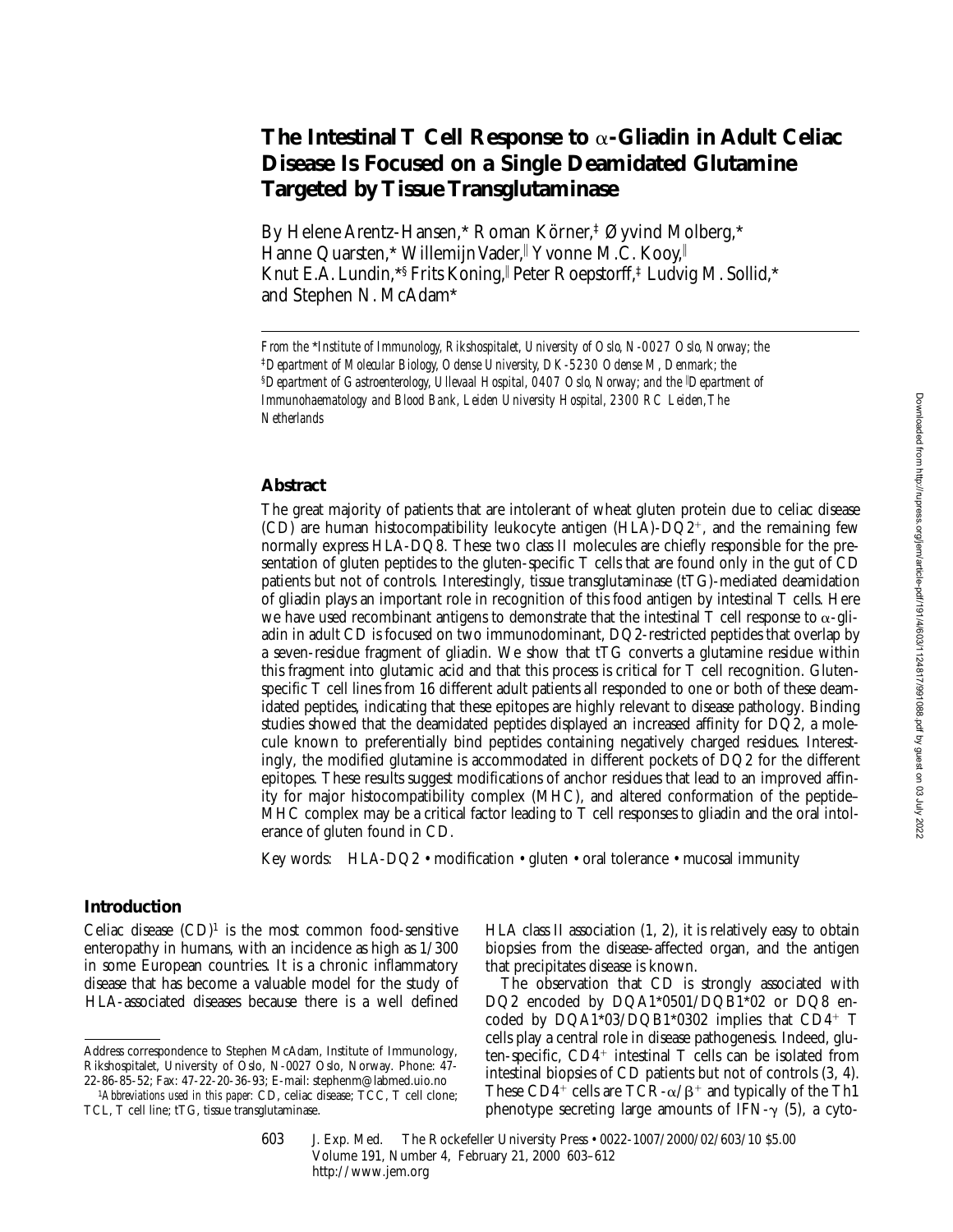kine that has been linked to mucosal damage (6). A striking and significant aspect of the intestinal T cell recognition of gluten is that it is predominantly restricted by DQ2 or DQ8 (3, 7), the very same molecules that immunogenetic studies have identified as conferring susceptibility to CD. These two molecules share an unusual preference for binding peptides containing negatively charged residues at relative positions P4, P6, or P7 for DQ2 (8–10) and P1, P4, or P9 for DQ8 (11, 12). Initially, it was difficult to reconcile the DQ2 peptide binding motif with the DQ2-restricted presentation of multiple gluten peptides, as gluten has remarkably few negatively charged residues. This puzzle was explained by the recent demonstration that gluten, which has an exceptionally high glutamine content, becomes a far better T cell antigen once it been deamidated (13). Furthermore, this conversion of glutamine to glutamic acid has been shown to be mediated in an ordered and specific fashion by tissue transglutaminase (tTG; references 14 and 15), an enzyme that is also the major target of autoantibodies in CD (16).

To understand the disease pathology in CD and to explain its association with DQ2, it will be critical to dissect the relationship between the function and specificity of tTG, the processing of gliadin, and the binding of gliadin peptides to DQ2. A first step in this process will be to identify the gliadin epitopes recognized by CD patients and to assess their relative immunological importance. A comparison of multiple gliadin epitopes may identify common motifs that are targeted by tTG or that influence MHC class II binding and will allow for the significance of deamidation on T cell recognition to be more fully examined at a molecular level. However, the identification of gliadin T cell epitopes has been hampered by the heterogeneous nature of this antigen. Wheat gluten can be roughly separated into the glutenins and the gliadins according to alcohol solubility. The majority of the gluten-specific T cells appear to recognize the alcohol-soluble gliadin fraction (3, 13, 17). The gliadins can be further separated according to primary sequence into the  $\alpha$ -,  $\gamma$ -, and  $\omega$ -gliadins, with numerous variants present within each group (18). No DQ2-restricted intestinal T cell  $\alpha$ -gliadin epitope has yet been described; a single  $\gamma$ -gliadin–derived peptide has been identified, but this is recognized by intestinal T cells from a minority of patients and does not appear to be a dominant epitope (13). To circumvent the inherent problems of using natural gliadins as antigens (19), we have cloned, sequenced, and expressed a panel of recombinant  $\alpha$ -gliadins from a commercial Nordic wheat cultivar (20). This study exploits these antigens to characterize the response to the  $\alpha$ -gliadins using a panel of T cell clones (TCCs) and T cell lines (TCLs) established from intestinal biopsies taken from  $DQ2^+CD$ patients.

# **Materials and Methods**

*Production of*  $\alpha$ *-Gliadin Recombinants.* The production of  $\alpha$ -gliadins has been described in detail elsewhere (20). In brief, mature  $\alpha$ -gliadin genes were cloned from both cDNA and genomic

DNA from the commercial Nordic wheat strain, Mjolner. 11 full-length clones were identified and expressed in *Escherichia coli* using the pET 17xb expression system (Novagen, Inc.). Gliadin was extracted from the  $E$ . *coli* by lysing in 70% ethanol at 60 $^{\circ}$ C. Bacterial cell debris was then removed by centrifugation, and gliadin was precipitated by addition of NaCl to 1 M. Coomassie staining of these preparations run on SDS-PAGE revealed single dominant bands of appropriate weight with only minor contamination. For purification of T cell–active fragments, 10 mg of  $\alpha$ -9 dissolved in 8 M urea/0.4 M  $NH_4HCO_3$ , pH 8.0, was reduced and alkylated (21), dialysed against 0.1 M  $NH_4HCO_3/0.1$  mM  $CaCl<sub>2</sub>$ , and digested with chymotrypsin (1:100 wt/wt). This was passed over a Superdex Peptide HR 10/30 column (Amersham Pharmacia Biotech) in a 0.1 M  $NH_4HCO_3$  buffer, vacuum dried, and resuspended in 100  $\mu$ l of 5 mM Tris/0.8 mM CaCl<sub>2</sub> with 100 mg/ml of guinea pig tTG (Sigma Chemical Co.). T cell– reactive fragments were further separated by anion exchange chromatography (Mono-Q PC 1.6/5) equilibrated with 5 mM Tris/ HCL buffer, pH 5.5, and developed with a gradient ending at 50 mM NaCl, followed by reverse-phase HPLC ( $\mu$ RPC C2/C18; Pharmacia) using a gradient running from 100% buffer A (0.1% TFA in  $H_2O$ ) to 100% buffer B (80% acetonitrile, 19.9%  $H_2O$ , 0.1% TFA). Mono-Q and reverse-phase HPLC were run on a SMART system (Pharmacia).

*Preparation of Antigens.* Digestion of crude gliadin with either pepsin and trypsin (3) or chymotrypsin (14) was done as described. The overlapping A-gliadin peptides were identical to those previously described (22). All remaining peptides were supplied by Research Genetics and were  $>80\%$  pure. Acid/heat treatment was achieved by dissolving peptides in 100  $\mu$ l of 0.01 M CH<sub>3</sub>COOH, pH 1.8, and heating at  $96^{\circ}$ C until dry. Human tTG was expressed as a GST fusion protein in *E. coli* using the vector construct and protocols described by Lai et al. (23). Treatment with human and guinea pig tTG (Sigma Chemical Co.) was performed at 37°C in PBS plus 0.8 mM CaCl<sub>2</sub> using 50-200  $\mu$ g/ml of tTG for 3 h.

*Gliadin-specific T Cells.* T cells were grown and assayed in RPMI 1640 media (GIBCO BRL) supplemented with 15% inactivated pooled human serum, penicillin/streptomycin, and 0.01 M 2-ME. Biopsies from the Norwegian patients were challenged overnight in an organ culture chamber by immersion in gliadin antigen (3, 14). Biopsies from patients CD377, CD414, CD416, CD419, CD420, CD421, and CD424 were challenged with chymotrypsin-digested gliadin. The remaining patients were challenged with a pepsin and trypsin digest of gliadin. Four different batches of gliadin were used: gliadin extracted from commercial gluten from Fluka AG or Sigma Chemical Co., extracted from the Norwegian commercial flour Regal (Regal Mølle a.s.), or extracted from flour prepared from the wheat strain Kadett. Biopsies from patient CD427 were taken from an untreated patient at the time of diagnosis. The remaining Norwegian patients were on gluten-free diets. Biopsies were treated with collagenase A to produce a single-cell suspension that was added to 96 U-bottomed plates containing equal numbers of irradiated autologous PBMCs together with 10 U/ml IL-2 and cultured in 5%  $CO<sub>2</sub>$  at 37°C. These TCLs were restimulated weekly with PHA and IL-2 (3) and typically tested between weeks 2 and 4.

The Dutch TCLs established from pediatric biopsies were established using a different restimulation strategy. In brief, biopsies were incubated twice in 1 mM dithiothreitol at room temperature for 10 min, washed, and then incubated at  $37^{\circ}$ C for at least 1 h in 0.75 mM EDTA while being gently agitated. The biopsy cells were then washed twice before being placed in one well of a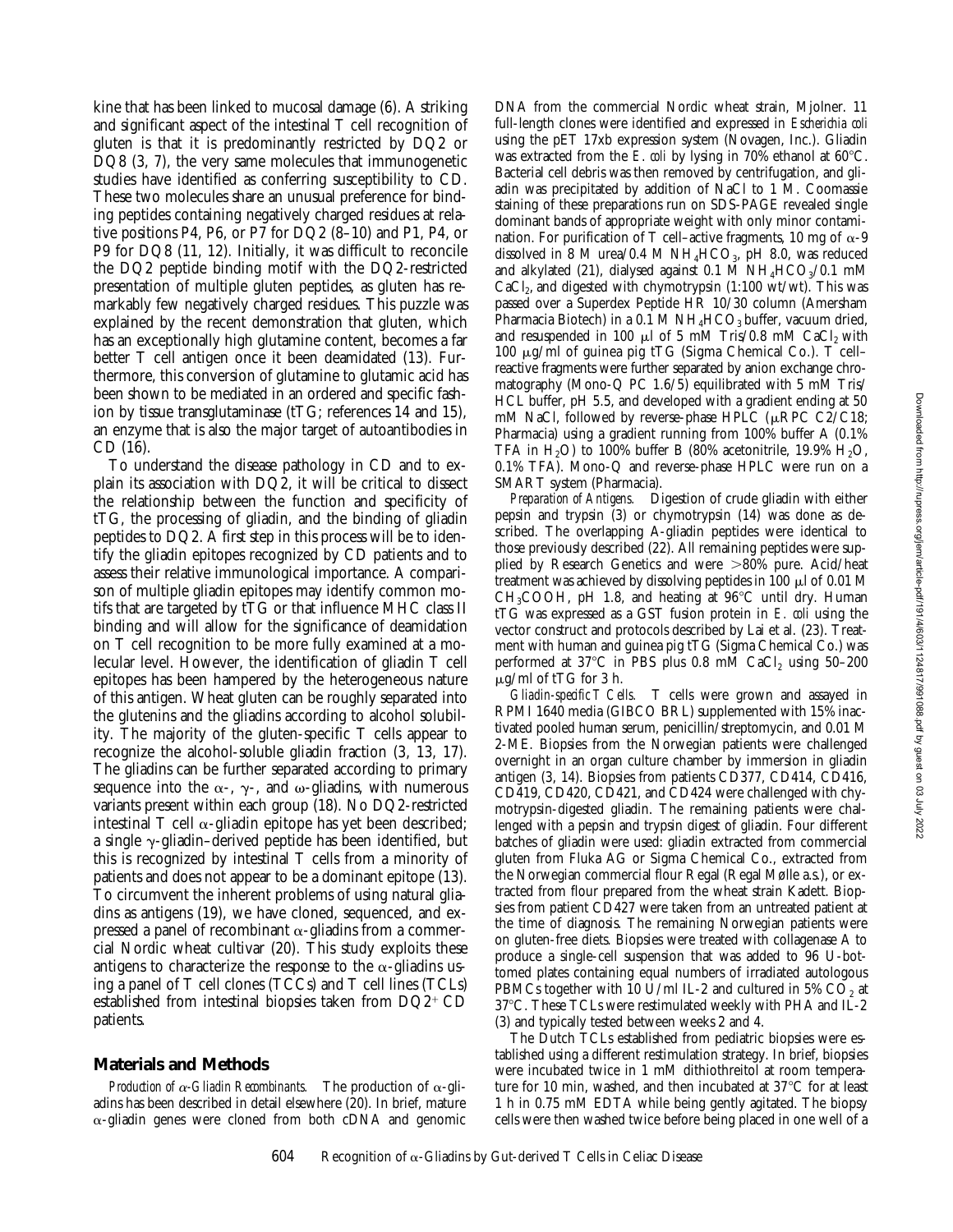96-well culture plate containing RPMI media supplemented with 10% human serum, gentamicin, and 20  $\mu$ g/ml of pepsin and trypsin–digested gliadin (Fluka AG). These cultures were restimulated with irradiated autologous PBMCs that had been prepulsed with 20  $\mu$ g/ml of pepsin and trypsin-digested gliadin every 7–10 d and typically tested after 3–4 wk. For one of the TCLs, the antigen was treated with tTG before restimulation. The TCL derived from a Dutch adult patient was generated using the protocol described in reference 17.

*Proliferation Assays.* Duplicate or triplicate wells containing irradiated APCs  $(5 \times 10^4 \text{ cells per well}; \text{DR3+DQ2+ B lympho-}$ blastoid cell lines) were prepulsed overnight with peptide or digested gliadin in a volume of 100  $\mu$ l.  $5 \times 10^4$  T cells per well in 50  $\mu$ l were added the following day, and [3H]thymidine was added 2 d later. Plates were harvested after a further 12–16-h incubation, and [3H]thymidine incorporation was counted on a Betaplate Counter (Wallac Turku). All assays were performed two or more times with similar results each time.

*HLA-DQ2 Peptide Binding Assay.* An 125I-labeled indicator peptide (KPLLIIAEDVEGEY) was used in a competitive binding assay using affinity-purified HLA-DQ2( $\alpha$ 1\*0501, $\beta$ \*0201) molecules as described (8). Binding affinity is presented in the figures as the concentration of unlabeled gliadin peptide required to inhibit indicator peptide binding by 50%  $(IC_{50})$ .

*Mass Spectrometry.* Matrix-assisted laser desorption/ionization (MALDI) spectra were acquired on a Reflex II time-offlight mass spectrometer (Bruker Daltonik). For tandem mass spectrometry (MS/MS) experiments (24), a nanoelectrospray ion trap (Esquire, Bruker Daltonik) or a nanoelectrospray Q-TOF (Micromass) was used.

## **Results**

*Gluten-specific Intestinal TCCs Recognize a Limited Number of Recombinant*  $\alpha$ *-Gliadins.* To investigate the nature and number of DQ2-restricted T cell epitopes present within the  $\alpha$ -gliadin family, we tested a panel of 11 different  $\alpha$ -gliadin recombinants for their ability to stimulate 7 intestinal TCCs derived from 4 CD patients (Table I). The recombinant antigens were digested with chymotrypsin to solubilize them and then pretreated with tTG to deamidate them before addition to the proliferation assays. The clones from patients CD412, CD370, and CD387 were chosen

because they all recognized a purified natural  $\alpha$ -gliadin but exhibited different response patterns toward two purified natural  $\gamma$ -gliadins. Clones CD380 E3 and CD380 E37 were randomly chosen. Testing of the  $\alpha$ -recombinants without prior treatment with tTG failed to stimulate any of the clones (data not shown). However, after tTG treatment, five of the recombinant  $\alpha$ -gliadins were recognized by two or more of the TCCs. The recombinant  $\alpha$ -2 stimulated all of the TCCs efficiently, whereas strong proliferative responses to  $\alpha$ -8,  $\alpha$ -9,  $\alpha$ -10, and  $\alpha$ -11 were detected for only two clones from patient CD387. The remaining six gliadins failed to stimulate any of the recombinant gliadins tested, suggesting that this panel of TCCs recognizes a limited number of epitopes.

*Identification of a DQ2-restricted T Cell Epitope in Recombinant Gliadin*  $\alpha$ *-9.* A peptide fragment containing the T cell epitope present in the  $\alpha$ -9 recombinant was isolated by a series of biochemical purification steps using T cell reactivity with CD387 E34 to identify the positive fractions (Fig. 1). The recombinant was digested with chymotrypsin and then separated using size exclusion chromatography. The resulting fractions were treated with recombinant human tTG and tested for recognition by the TCC CD387 E34. The fraction containing the smallest peptides that still efficiently stimulated the TCC (fraction 29) was then separated using ion exchange chromatography (Mono-Q; Fig. 1 A). Two T cell–reactive Mono-Q fractions were then subjected to reverse-phase HPLC separation. Both produced a single fraction capable of stimulating TCC CD387 E34 (Fig. 1 B). Analysis of these fractions by MALDI-TOF mass spectrometry yielded a single signal of 1,438.6 daltons. Analysis of the sequence for the  $\alpha$ -9 recombinant identified no obvious chymotrypsin fragments of this mass. However, nine peptides were identified that were of an appropriate mass when deamidation of glutamine to glutamic acid (or pyroglutamic acid if glutamines were present at the  $NH<sub>2</sub>$ terminus) were taken into consideration. A comparison between the T cell reactivity of the recombinants and the presence or absence of each of these candidate peptides excluded eight of the nine from being the probable peptide recognized by CD387 E34 (Table II). However, one pep-

**Table I.** *Recognition of a Panel of tTG-treated Recombinant* a*-Gliadin Antigens by Seven TCCs*

| <b>TCC</b>           | $+$  | $\alpha-1$ | $\alpha$ -2 | $\alpha - 3$ | $\alpha - 4$ | $\alpha - 5$ | $\alpha - \beta$ | $\alpha$ -7 | $\alpha - 8$ | $\alpha - 9$ | $\alpha - 10$ | $\alpha$ -11 |
|----------------------|------|------------|-------------|--------------|--------------|--------------|------------------|-------------|--------------|--------------|---------------|--------------|
| 412 R <sub>3</sub>   | 13.8 | 0.9        | 32.3        | 1.0          | 1.0          | 1.2          | 1.1              | 1.5         | 1.4          | 1.3          | 2.3           | 2.4          |
| 412 R5.32            | 15.7 | 1.2        | 19.0        | 0.9          | 1.1          | 1.2          | 1.2              | 1.1         | 1.2          | 0.9          | 1.6           | 0.9          |
| 370 R <sub>2.3</sub> | 17.7 | 1.1        | 5.0         | 0.9          | 1.1          | 0.3          | 1.2              | 1.0         | 1.4          | 1.3          | 4.3           | 4.6          |
| 387 E9               | 52.6 | 1.0        | 25.0        | ND           | 0.8          | ND           | 1.2              | 1.2         | 6.1          | 25.3         | 23.7          | 19.4         |
| 387 E34              | 25.1 | 0.9        | 25.1        | ND           | 1.0          | ND           | 1.3              | 1.1         | 5.0          | 15.2         | 15.3          | 16.2         |
| 380 E3               | 2.4  | 1.0        | $2.2\,$     | ND           | 0.9          | ND           | 1.3              | 1.1         | 1.1          | 1.0          | 0.6           | 1.0          |
| 389 E37              | 6.5  | 1.1        | 3.7         | 1.1          | $1.2\,$      | 1.6          | 1.4              | 1.0         | 2.8          | 2.1          | ND            | ND           |
|                      |      |            |             |              |              |              |                  |             |              |              |               |              |

Seven TCCs isolated from four CD patients were tested for recognition of chymotrypsin-digested, tTG-treated gliadins. Gliadin from the wheat variety Kadett was used as a positive control  $(+)$ . Results are given as the stimulation index that was calculated by dividing the response to antigen by the response to PBS control. Similar results were also obtained when pepsin-digested recombinant gliadins treated with acid/heat were used.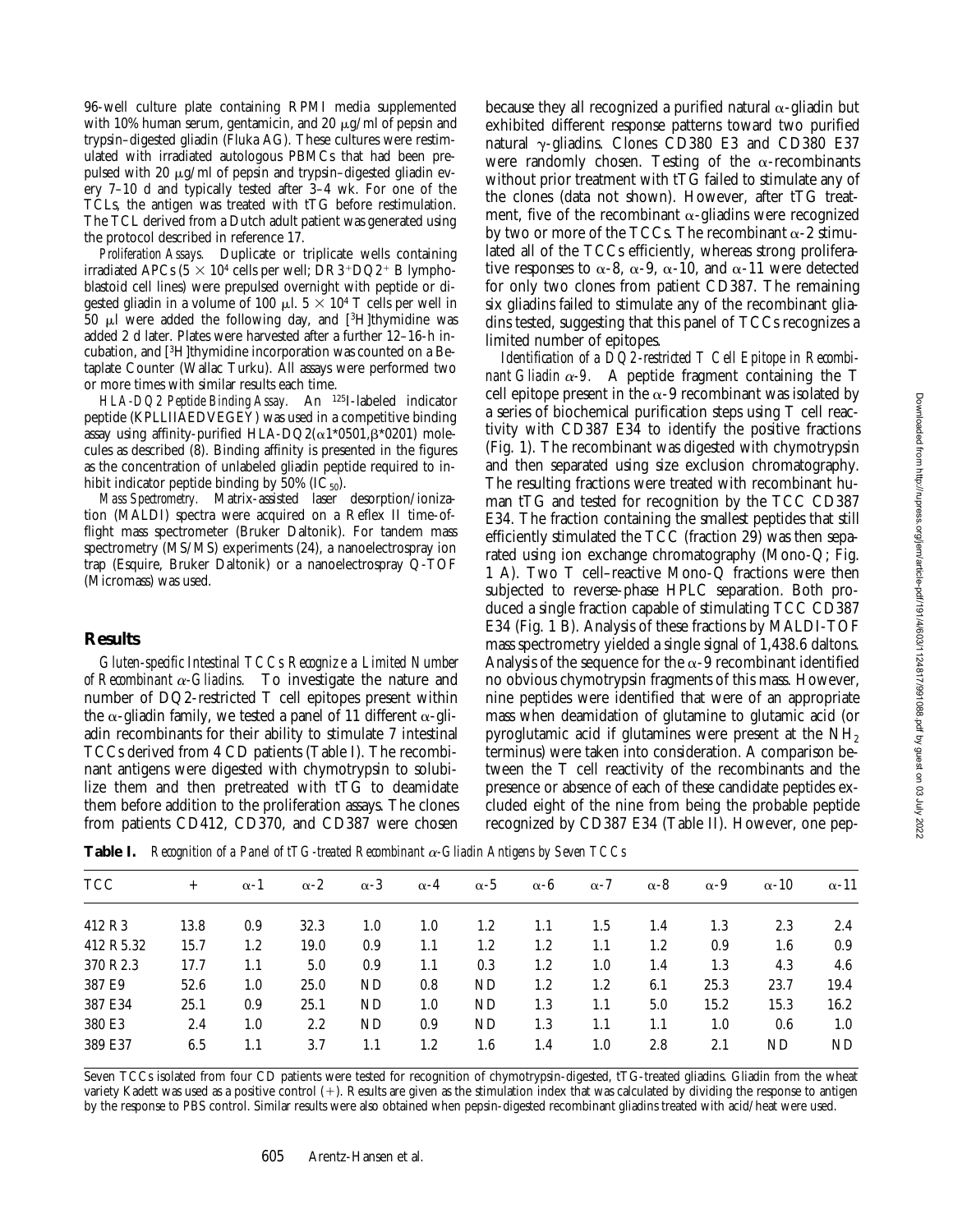

**Figure 1.** Biochemical purification of a peptide fragment from  $\alpha$ -9 recombinant stimulatory for TCC CD387 E34. A T cell–reactive superdex fraction of the tTG-treated  $\alpha$ -9 recombinant chymotrypsin digest was separated by ion exchange chromatography (A). The absorbency at 216 nm is overlaid on a histogram depicting the proliferative response of TCC CD387 E34 to the resulting fractions. Fractions 18 and 19 were further separated by reverse-phase HPLC, each producing a small T cell– reactive peak in fraction 14 (fraction 19 shown in B).  $t\tilde{T}G$  treatment of synthetic peptide  $\alpha$ -9(57–68) and separation by Mono-Q generates a new peak at fractions 17 and 18 that is recognized by TCC CD387 E34 (C).

tide spanning residues 57–68 of the  $\alpha$ -9 recombinant contains a sequence that is present in the  $\alpha$ -2,  $\alpha$ -8,  $\alpha$ -9,  $\alpha$ -10, and  $\alpha$ -11 recombinants, all of which are recognized by CD387 E34. The remaining  $\alpha$ -recombinants all contain sequence variation within this peptide and are not recognized by this TCC. The identity of the epitope in  $\alpha$ -9 was confirmed by testing a synthetic peptide corresponding to the  $\alpha$ -9(57–68) sequence for its ability to stimulate TCC CD387 E34. This peptide was inactive in its native form but potently stimulated the clone after treatment with tTG (Fig. 2 A). This peptide also stimulated clones CD387 E9, CD380 E3, and CD380 E37 in a similar fashion (data not shown). Clones CD380 E3 and CD380 E37 were the least reactive of the seven clones, which may explain why no proliferation was detected when they were tested with recombinants containing this peptide. Experiments using allogeneic APCs and blocking antibodies have confirmed that these clones recognize this peptide in the context of DQ2 (data not shown).

*Identification of a DQ2-restricted T Cell Epitope in Recombinant Gliadin*  $\alpha$ *-2.* The TCC from patients CD370 and

**Table II.** *Comparison of T Cell Recognition and Sequence for*  <sup>a</sup>*-Gliadin Recombinants*

|              |                                                           | $\circ$<br>D387<br>т<br>34 | F<br>공 |
|--------------|-----------------------------------------------------------|----------------------------|--------|
| Consensus    | OPYLOLOPFPOPOLPYSOP                                       |                            |        |
| $\alpha - 1$ | $\ldots \ldots \ldots \ldots P^{---P-P-T}$<br>$---P-P---$ |                            |        |
| $\alpha$ -2  | POPO-<br><b>Ĺ₽Ÿ₽Ѻ₽QĽŖŸ</b> <del>ĔĔĿĿĸĸĸ</del> P~~         | $+$                        | $\div$ |
| $\alpha$ -3  | $---S---$                                                 | nd                         |        |
| $\alpha$ -4  | S-<br>$\ldots$ $-$                                        |                            |        |
| $\alpha$ -5  | $-S-$<br>.                                                | nd                         |        |
| $\alpha$ -6  | . P-----P-T<br>---P-P--                                   |                            |        |
| $\alpha$ -7  | . -R------P--                                             |                            |        |
| $\alpha - 8$ |                                                           | $+$                        |        |
| $\alpha$ -9  | $\cdots \cdots \cdots$<br>$\cdots$                        | $+$                        |        |
| $\alpha$ -10 | . -------T --                                             | $+$                        |        |
| $\alpha$ -11 |                                                           |                            |        |
|              |                                                           |                            |        |

Recognition of the  $\alpha$ -gliadin recombinants is compared with their sequences. Negative responses  $(-)$  all had a stimulation index of 1.6 or less, whereas positive responses  $(+)$  were greater than or equal to 5. The shaded region in the  $\alpha$ -9 recombinant marks a peptide with a suitable mass to that obtained by MS analysis and is present in all gliadins that stimulated the clone. The shaded region in  $\alpha$ -2 marks a related but unique sequence present only in this recombinant.

CD412 recognized the  $\alpha$ -2 recombinant alone and so presumably recognizes a peptide that is absent in the other recombinants. Although several such regions are present in the  $\alpha$ -2 recombinant, one region (amino acids 62–81) is noteworthy because it shares considerable homology with the  $\alpha$ -9(57–68) epitope. This is due to the presence of a triple repeat of a 7-mer motif in the  $\alpha$ -2 gliadin, a motif that is only present once in the  $\alpha$ -9 recombinant. A 12-mer peptide,  $\alpha$ -2(62-75), corresponding to two of these repeats was tested for its ability to stimulate the clone CD412 R5.32. This peptide efficiently stimulated this clone after treatment with tTG but not in its native form (Fig. 2 B). Clones CD412 R3 and CD370 R2.3 gave similar results when tested with this peptide. Proliferation assays using allogeneic APCs as well as blocking antibodies confirmed that this peptide is presented for T cell recognition by DQ2 (data not shown).

*Deamidation of a Single Glutamic Acid Residue Is Critical for T* Cell Recognition of the  $\alpha$ -9(57–68) and  $\alpha$ -2(62–75) Pep*tides.* The  $\alpha$ -2(62–75) and  $\alpha$ -9(57–68) peptides were only recognized by the TCC after deamidation with tTG or in conditions known to promote nonenzymatic deamidation (i.e., heating in an acidic environment). To identify the number and position of glutamine residues targeted by tTG, we separated the  $\alpha$ -2(62-75) and  $\alpha$ -9(57-68) peptides by Mono-Q chromatography after first treating them with recombinant human tTG. Analysis of the  $\alpha$ -9(57–68) peptide indicated that a single new peptide peak had been created by treatment with tTG. Mono-Q fractions containing this peak efficiently stimulated TCC CD387 E34 (Fig. 1 C). This fraction was methyl-esterified to label the deamidation site with a methyl-ester group, and this posi-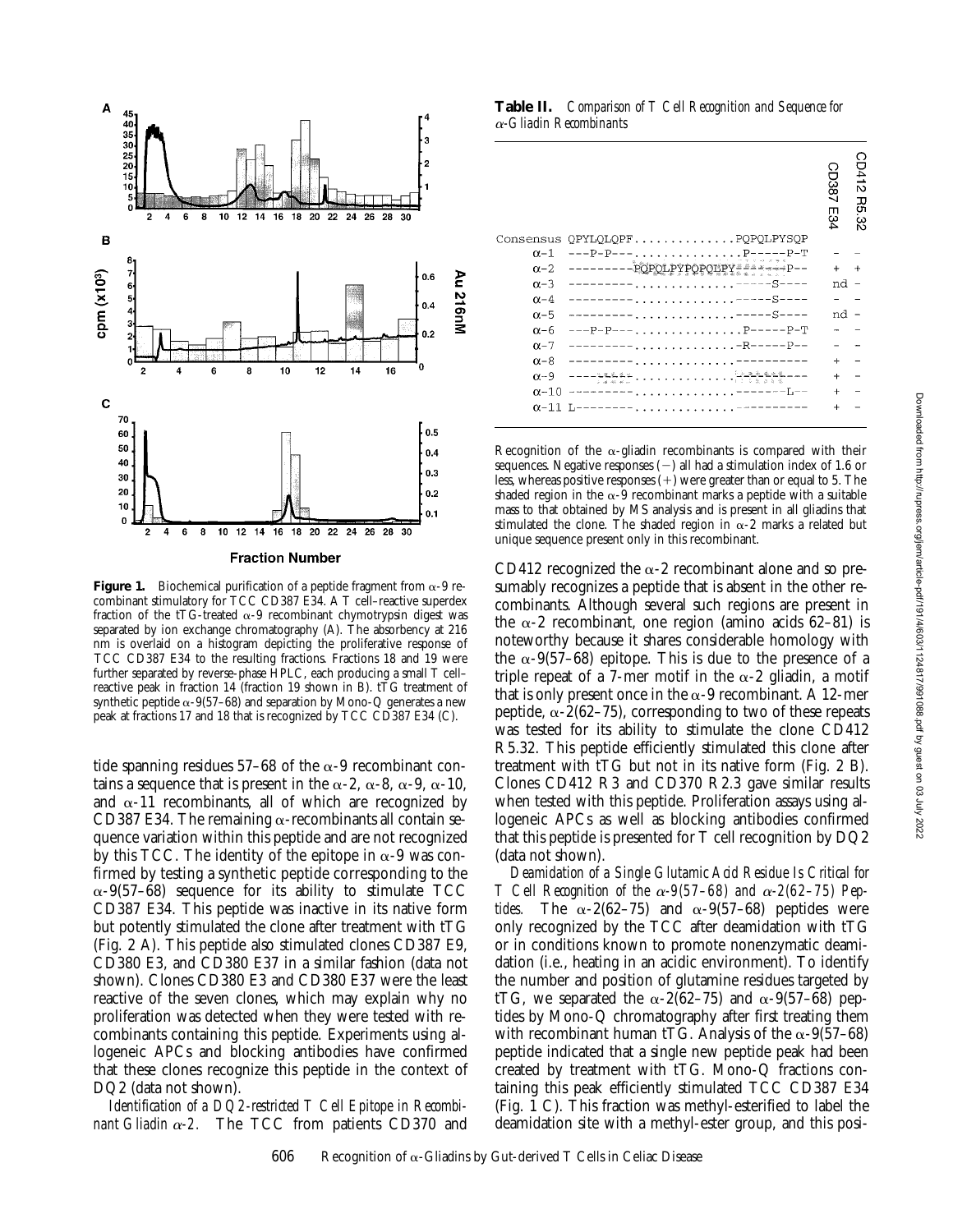



**Figure 3.** Testing of synthetic glutamine to glutamic acid–substituted peptides for their ability to stimulate TCCs. TCC CD387 E34 (A) and TCC CD412 R5.32 (B) were tested for recognition of a set of singly substituted peptides that had the glutamine residues substituted for glutamic acid residues.

**Figure 2.** Recognition of peptides  $\alpha$ -9(57–68) and  $\alpha$ -2(62–75) by two TCCs. Peptides  $\alpha$ -9(57–68) (A) and  $\alpha$ -2(62–75) (B) were tested in their native state  $(\blacklozenge)$  or after treatment with human tTG ( $\blacksquare$ ) or acid/heat (a/h;  $\triangle$ ) for their ability to induce proliferation in (A) TCC CD387 E34 and (B) TCC CD412 R5.32. Responses are given in cpm.

tion was identified as residue 65 by MS/MS analysis (peptide  $\alpha$ -9[57–68]E65; reference 25). Two peaks were created by the tTG treatment of the  $\alpha$ -2(62–75) peptide, both of which were stimulatory for the TCC CD412 R5.32 (data not shown). Mass spectrometry analysis revealed that the least acidic of these two peaks contained a peptide in which the glutamine at position 65 had been deamidated (peptide  $\alpha$ -2[62–75]E65). The more acidic peak contained a peptide with glutamines deamidated at residues 65 and 72. Confirmation that the deamidation of glutamine at position 65 was critical for T cell recognition of both peptides was given by testing synthetic peptides with glutamines substituted with glutamic acid. Peptides containing glutamic acid at position 65 stimulated TCCs CD412 R5.32 and CD387 E34 extremely efficiently; the remaining peptides could, at best, only stimulate the TCCs very weakly when high concentrations of peptide were used (Fig. 3). Testing for recognition of both the  $\alpha$ -9(57–68)E65 and  $\alpha$ -2(62–75)E65 peptides demonstrated that these epitopes were not cross-reactive for this panel of TCCs (data not shown).

*Binding of the*  $\alpha$ *-9(57–68) and*  $\alpha$ *-2(62–75) Peptides to DQ2.* The minimal core binding region and the binding frame for  $\alpha$ -2(62–75) and  $\alpha$ -9(57–68) peptides was characterized by measuring the affinity of a set of truncated and/

or glutamic acid– and lysine-substituted peptides for DQ2 in a cell free binding assay (Fig. 4). The affinity for DQ2 of the  $\alpha$ -2(62–75) and  $\alpha$ -9(57–68) peptides increased dramatically when the peptides were first heated in an acidic environment or when a glutamic acid was substituted at the position identified as important for T cell recognition. In-

terestingly, substitution of glutamic acid residues at some other positions resulted in a comparable increase in affinity of the peptide for DQ2 but did not lead to T cell recognition (Fig. 4 and data not shown). This implies that recognition of these deamidated peptides is a combined result of an increase in peptide binding and a change in conformation

of the peptide–MHC complex. Removal of the COOH-terminal tyrosine residue from the  $\alpha$ -9(57–68) peptide effectively abolished DQ2 binding (Fig. 4 A) and T cell recognition (data not shown), strongly suggesting that this residue acts as an anchor in the P9 pocket. This would position residues 57, 58, and 59 at P3, P2, and P1, respectively. Successive truncation of the peptide at these positions leads to a progressive loss of affinity for DQ2 and T cell recognition (data not shown), most likely due to a loss in hydrogen bonding between the main chain residues in the peptide and DQ2. A similar progressive loss of affinity for DQ2 was seen for the  $\alpha$ -2(62–75) peptide truncated at the COOH terminus. However, the removal of the glutamine at position 70 reduced the binding to undetectable levels, indicating that this residue act as the P9 anchor. T cell recognition of these truncated peptides gave results comparable to the binding data (data not shown).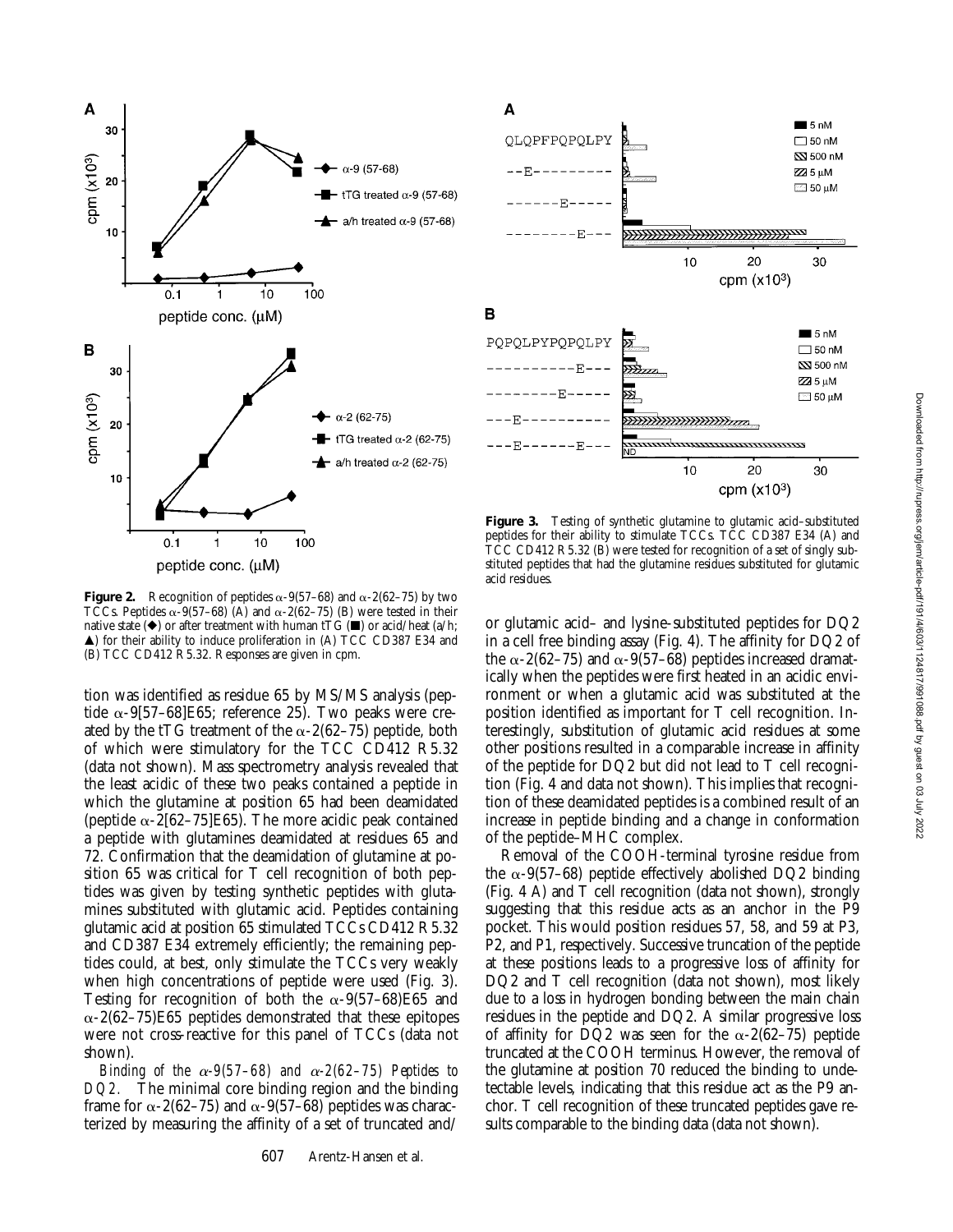A



Previous peptide binding studies have clearly demonstrated that positively charged residues inhibit peptide binding to DQ2 at relative positions P4, P6, or P7 but are well tolerated at P5, a position thought to point toward the T cell receptor (10). We therefore reasoned that the assumed binding frames for the  $\alpha$ -2(62–75)E65 and  $\alpha$ -9(57– 68)E65 peptides could be confirmed by measuring DQ2 binding using lysine-substituted peptides at the tentative P4, P5, and P6 residues (Fig. 4 A). The binding to DQ2 of the  $\alpha$ -9(57–68)E65 peptide dropped to below the accurate detection level for our assay when single lysine residues were substituted at positions 63 and 65. In contrast, the  $\alpha$ -9(57–68)E65 peptide with a lysine substituted at position 64 showed only a marginal decrease in binding to DQ2. Similarly, the DQ2 binding of the  $\alpha$ -2(62–75) peptide was inhibited by lysine substitutions at positions 65 and 67 but unaffected by lysine at position 66 (Fig. 4 B). The doubly deamidated peptide was chosen for these experiments because initial T cell experiments indicated that this tTG-created variant gave greater responses. Together, these data clearly show that despite overlapping by some seven residues, the  $\alpha$ -2(62–75) and  $\alpha$ -9(57–68) peptides bind in a different frame to DQ2, with the glutamic acid residue binding in the P4 and P6 pockets, respectively.

*The*  $\alpha$ -9(57–68) and  $\alpha$ -2(62–75) Peptides Are Commonly *Recognized Gliadin Epitopes.* The peptide specificity of seven clones derived from four CD patients could be accounted for by the  $\alpha$ -2(62–75)E65 and  $\alpha$ -9(57–68)E65 peptides alone, suggesting that these may be dominant gliadin epitopes that are frequently recognized by CD patients. To further assess their importance, we screened a panel of gluten-specific, polyclonal intestinal TCLs established from 17 CD patients for recognition of the  $\alpha$ -2(62–75)E65 and  $\alpha$ -9(57–68)E65 peptides (Fig. 5). TCLs from 12 of these patients made clear responses to the  $\alpha$ -9(57–68)E65 peptide (with a stimulation index  $\geq$ 2), whereas 11 made re-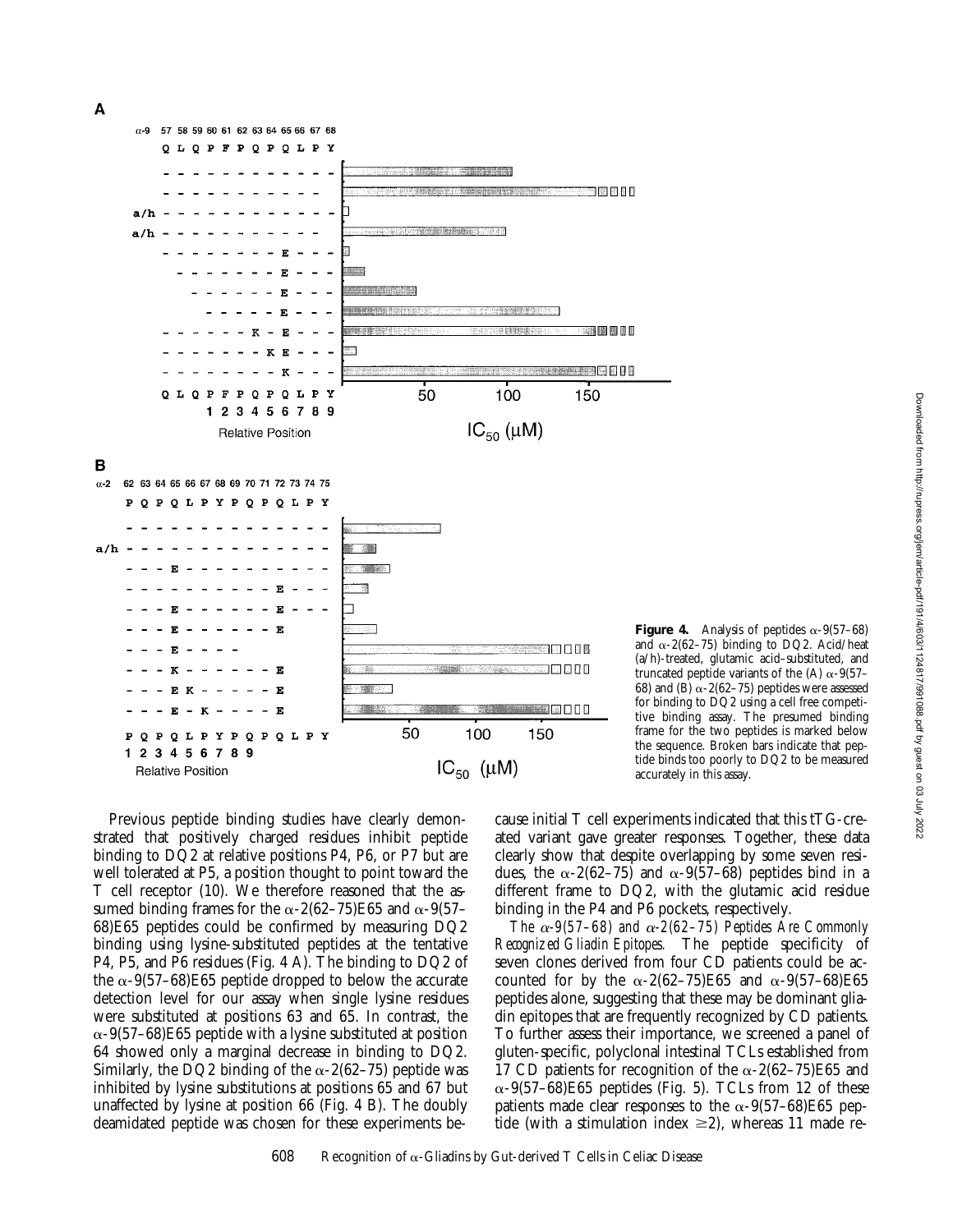

**Figure 5.** Recognition of peptides  $\alpha$ -9(57–68)E65 and  $\alpha$ -2(62–75)E65 by polyclonal TCLs. 17 TCLs were tested for recognition of the synthetic  $\alpha$ -9(57–68)E65 and  $\alpha$ -2(62–75)E65 peptides at 5  $\mu$ M. The y-axis crosses the x-axis at a stimulation index of 1, i.e., where no effect on T cell proliferation is observed.

sponses to the  $\alpha$ -2(62–75)E65 peptide. These responses were greater than or comparable with the responses to the pepsin and trypsin–digested gliadin at 1 mg/ml or tTGtreated chymotrypsin gliadin at 500 mg/ml (data not shown). A gliadin-reactive TCL from a  $DQ8+DQ2-$  Norwegian patient failed to respond to either peptide. When TCLs and TCCs were taken together, all 19 of the  $DQ2^+$ Norwegian patients were shown to have T cell responses to one or both of the  $\alpha$ -2(62–75)E65 and  $\alpha$ -9(57–68)E65 peptides (Table I and Fig. 5). Recognition of tTG-treated  $\alpha$ -2(62–75) and  $\alpha$ -9(57–68) peptides was also analyzed using intestinal TCLs isolated from five Dutch children and a single Dutch adult (data not shown). Surprisingly, TCLs from only two patients responded to the peptides; the TCL from one child that was restimulated with tTG-treated, pepsin and trypsin–digested gliadin responded to both of the tTG-treated peptides, whereas the adult-derived TCL



609 Arentz-Hansen et al.

responded to the  $\alpha$ -2(62–75) peptide after tTG treatment. There were no responses detected in the Dutch TCLs to the non–tTG-treated  $\alpha$ -2(62–75) and  $\alpha$ -9(57–68) peptides.

*The*  $\alpha$ -9(57–68) and  $\alpha$ -2(62–75) Peptides Are the Immu*nodominant Intestinal T Cell Epitopes in*  $\alpha$ *-Gliadin.* The  $\alpha$ -9(57–68) and  $\alpha$ -2(62–75) peptides are clearly major epitopes within  $\alpha$ -gliadin. To investigate if other  $\alpha$ -gliadin epitopes are present within the  $\alpha$ -recombinants, we tested eight polyclonal gluten-specific TCLs isolated from  $DQ2^+$ adult CD patients for recognition of a panel of the  $\alpha$ -gliadin recombinants. The recombinants were digested with either chymotrypsin or pepsin before treatment with tTG and addition to the proliferation assay. As expected, all of the TCLs recognized one or both of the  $\alpha$ -9(57–68)E65 and  $\alpha$ -2(62–75)E65 peptides and the  $\alpha$ -2 recombinant that contains them (Fig. 6). In contrast, recombinants that displayed sequence variation within both of these epitopes failed to stimulate any of the TCLs tested. Furthermore, TCLs from six patients failed to recognize any of a series of native and tTG-treated overlapping peptides corresponding to residues 1–58 of A-gliadin (data not shown). Together, these data suggest that the  $\alpha$ -9(57–68) and  $\alpha$ -2(62–75) peptides are the only common  $\alpha$ -gliadin epitopes recognized by T cells from the adult Norwegian CD population.

#### **Discussion**

A molecular explanation for disease pathology and HLA association in CD has been difficult to address due to the lack of defined gliadin T cell epitopes. We therefore tested a panel of  $\alpha$ -gliadin–recombinant antigens to characterize the T cell response to  $\alpha$ -gliadin using gluten-specific TCCs and lines grown from intestinal biopsies of CD patients. Two distinct but overlapping epitopes have been identified that share a common seven–amino acid motif. Deamidation of the same glutamine residue situated within this 7-mer motif, a modification specifically performed by hu-

**Figure 6.** Recognition of  $\alpha$ -gliadin recombinants by a panel of polyclonal TCLs. Stimulation of polyclonal TCLs by  $\alpha$ -9 (57–68) and  $\alpha$ -2(62–75) peptides or tTGtreated  $\alpha$ -recombinants that have been digested with pepsin or chymotrypsin. Peptides were tested at 5  $\mu$ M. Recombinant  $\alpha$ -gliadins and gliadin from the wheat variety Kadett were tested at 50  $\mu$ g/ml. Data is shown for five representative TCLs out of eight that were tested.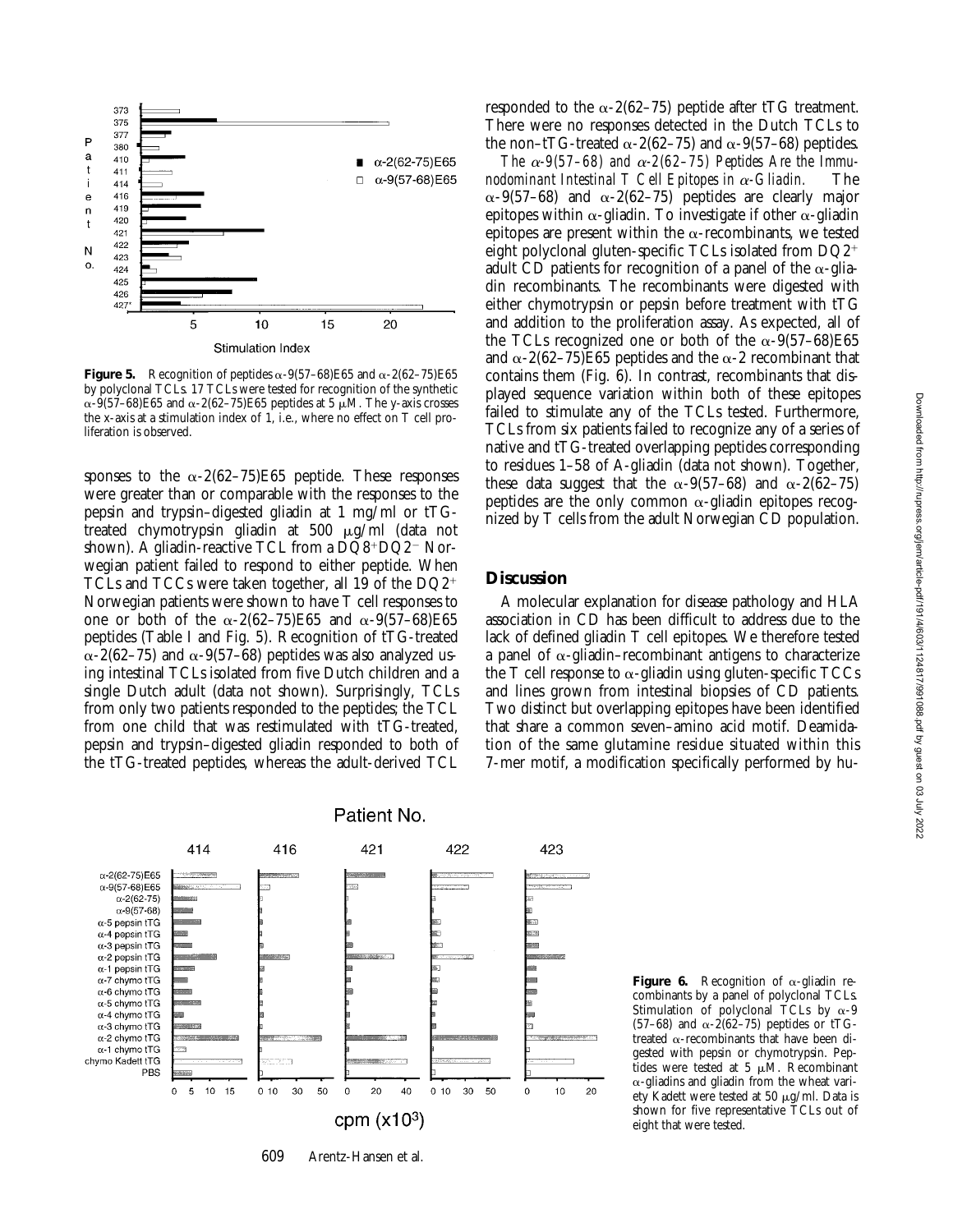man tTG, is critical for the T cell recognition of these peptides. The two  $\alpha$ -9(57–68)E65 and  $\alpha$ -2(62–75)E65 peptides appear to be the dominant epitopes within the  $\alpha$ -gliadin family, and between them they are recognized by most if not all adult CD patients. It is intriguing that the  $\alpha$ -gliadin T cell response is focused on a single repetitive fragment of gliadin and that this is also targeted by tTG. It is possible that the specificity of tTG plays a more central role in the selection of gliadin T cell epitopes in the gut than has been appreciated.

In vivo and in vitro studies have identified  $\alpha$ -gliadins as a major source of toxicity for CD patients (26–29). Our study confirms that these proteins are also a major focus of the intestinal T cell response to gluten. Notably, they do not correspond with the A-gliadin peptides previously identified as active in CD (22, 30–32). The failure of the polyclonal intestinal TCLs to recognize either the native or tTG-treated  $\alpha$ -gliadins lacking the  $\alpha$ -9(57–68) and  $\alpha$ -2 (62–75) sequence or native or tTG-treated A-gliadin peptides indicates that these patients do not make significant responses toward other  $\alpha$ -gliadin peptides.

The disparity in recognition for the  $\alpha$ -9(57–68) and  $\alpha$ -2(62–75) peptides between the TCLs isolated in Norway and The Netherlands may well relate to differences in the restimulation strategy and antigen used for generating them. The Norwegian biopsies were challenged by immersion overnight in enzyme-digested gliadin in an organ culture system (3). We have recently found that under these conditions, the gliadin is deamidated in situ by endogenous tTG (Molberg, Ø., S.N. McAdam, K.E.A. Lundin, C. Kristiansen, H. Arentz-Hansen, K. Kett, and L.M. Sollid, manuscript in preparation). In contrast, the Dutch pediatric biopsies were first disrupted with dithiothreitol and EDTA and then cultured in a 96-well plate containing a relatively low concentration of pepsin and trypsin–digested gliadin. These cultures were then restimulated two to three times with irradiated autologous PBMCs that had been prepulsed with pepsin and trypsin–digested gliadin. Notably, this antigen failed to stimulate the Dutch peptide-specific TCLs unless it had been pre-treated with tTG, indicating that it was only minimally deamidated. Furthermore, the single pediatric line that responded to the peptides was the only Dutch TCL that had been restimulated with tTG-treated, pepsin and trypsin–digested gliadin. Thus, the protocol used to generate the TCLs from the pediatric biopsies should not efficiently expand T cells specific for the  $\alpha$ -9  $(57-68)E65$  and  $\alpha$ -2(62-75)E65 peptides. However, it is possible that there are also differences in gliadin specificity in the T cells with adult and pediatric patients. Ongoing work will investigate this possibility.

It is currently unclear how oral tolerance is established in humans. It is conceivable, however, that tTG-mediated deamidation plays a central role in the loss of oral tolerance to gliadin in CD. Deamidation is critical and necessary for the intestinal T cell recognition of the  $\alpha$ -9(57–68) and  $\alpha$ -2(62–75) peptides and of a DQ2-restricted  $\gamma$ -gliadin epitope (13). Enzymatic deamidation of these three peptides converts them from epitopes that bind weakly but sig-

nificantly to DQ2 to epitopes with a reasonable but by no means exceptional affinity. It is notable that the  $\gamma$ -gliadin epitope shares no unusual sequence motif with the  $\alpha$ -9(57– 68) and  $\alpha$ -2(62-75) peptides and that the modified glutamine residue for each of these epitopes occupies a different pocket within DQ2 (33). This suggests that rather than recognition of a single "pathogenic motif," it is the altered affinity of deamidated gliadin peptides for DQ2 that may be a critical factor involved in loss of tolerance. Concurrent with the increase in affinity for DQ2 induced by deamidation is a change in conformation of the gliadin– DQ2 complex. This is indicated by the failure of the TCCs to recognize the unmodified peptides or peptides containing glutamic acid residues at anchor residues not targeted by tTG but with affinity for DQ2 similar to that of the E65 peptides. Interestingly, the simple modification of glutamine residues that act as major TCR contact residues does not appear to be sufficient to break tolerance, as none of the modified glutamines are found at this position. This indicates that changing the DQ2/peptide conformation alone does not lead to a loss of tolerance and emphasizes the requirement for a change in affinity of the gliadin peptide with the DQ2 molecule.

A major role of tTG in vivo is the extracellular crosslinking of glutamine residues with primary amines via isopeptide bonds (34). Deamidation of glutamines is favored over their incorporation into isopeptide bonds when lysine/polyamine concentrations are low. The unusual ability of gliadins to act as excellent amine acceptor substrates for tTG (34, 35) could lead to a local depletion in the concentration of lysine/polyamine and create microenvironments where deamidation of gliadin is likely. Gliadin fragments containing two glutamine residues targeted by tTG may well be deamidated and cross-linked to other lysine-containing proteins. Conditions may exist in the gut where T cell epitopes are both created and trapped locally by tTG, prohibiting their presentation by "tolerogenic" APCs in the gut. Alternatively, it may prevent these epitopes from spreading systemically as soluble antigen, a factor shown to be important in oral tolerance (36). An implication of this would be that administration of soluble deamidated gliadin peptides to CD patients should induce tolerance to gliadin. This therapeutic approach becomes practical with the identification of this immunodominant fragment and as it becomes apparent that fewer gliadin epitopes exist as was initially predicted (37).

If the gliadin fragments were cross-linked to tTG itself, a phenomenon known to occur in vitro, then gliadin-specific T cells may provide "help" for tTG-specific B cells. We have proposed that this mechanism may explain the intriguing observation that anti-tTG autoantibody production is dependent on gliadin exposure (38). It may therefore be significant that the motifs targeted by tTG and shared in the  $\alpha$ -9(57–68) and  $\alpha$ -2(62–75) epitopes is repeated in many  $\alpha$ -gliadins.

An unusual feature of the  $\alpha$ -9(57–68) and  $\alpha$ -2(62–75) peptides is the presence of multiple proline residues at relative positions P1, P3, P6, and P8 and P1, P3, P5, and P8,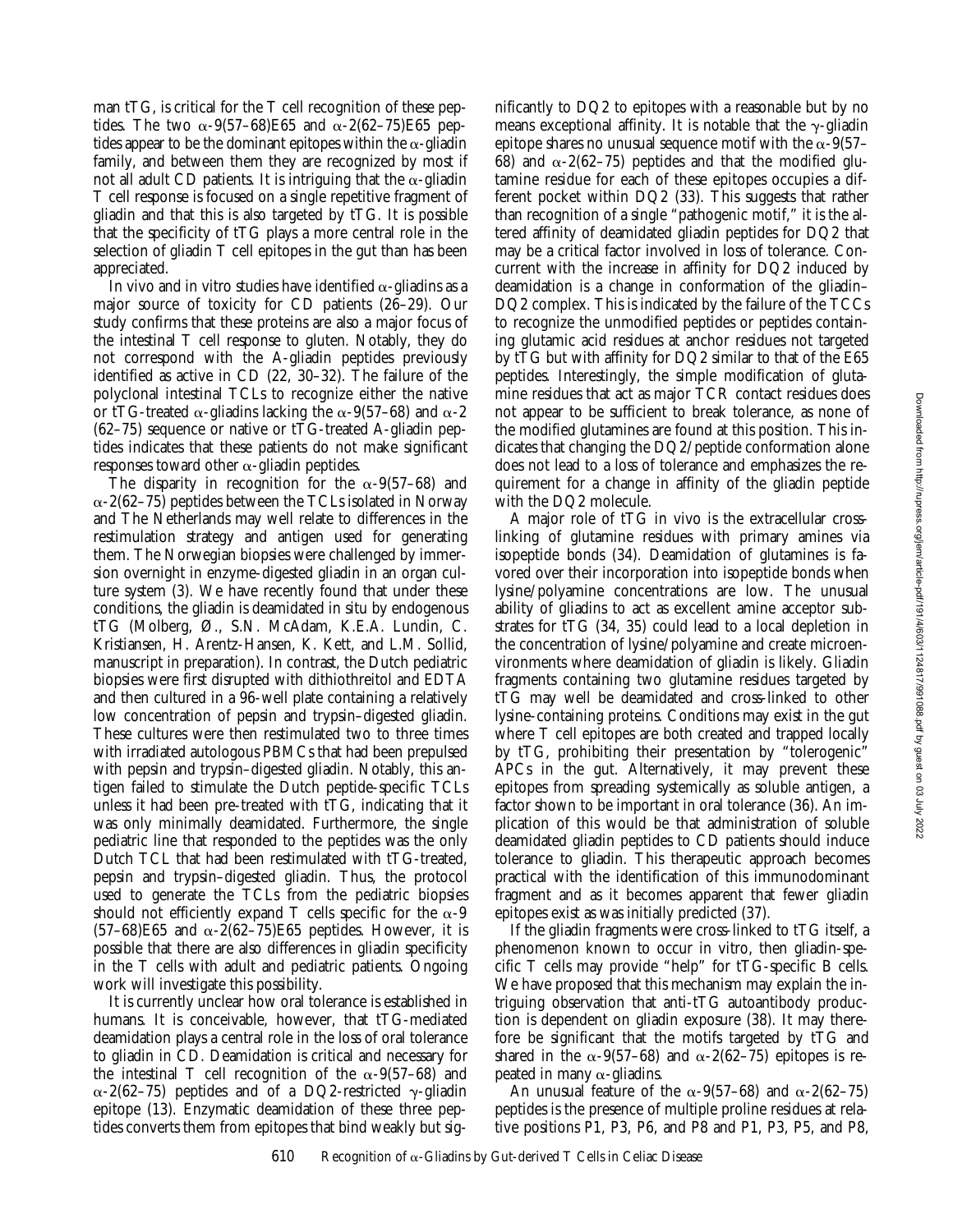respectively. These residues may serve to protect from proteolytic cleavage during luminal digestion and/or class II processing. It is unusual for natural class II ligands to have more than one proline residue within the core binding region (39). Moreover, class II peptide binding studies have rarely shown that proline residues have a positive influence on binding (40–43). It is tempting to speculate that DQ2 and DQ8 may be unique in their ability to accommodate peptides with repetitive proline residues and have a strong preference for binding peptides with negatively charged residues. Therefore, the basis of the HLA association in CD may be founded on the unique peptide binding properties of these two molecules.

Here we have demonstrated that intestinal T cell recognition of an immunodominant fragment of  $\alpha$ -gliadin is dependent on the enzymatic modification of a single glutamine residue. These findings provide a new molecular perspective to analyze the mechanisms leading to wheat intolerance in CD that should yield new insights into the mechanisms of oral tolerance in humans.

We thank Christel Kristiansen, Tore Jensen, Eva Boretti, and Liv Mangchau for excellent technical assistance and Prof. Greenberg and Dr. Lai (Duke University), who generously provided reagents and advice for the production of human tTG. We also thank Profs. Sjöstrom and Norén for supplying purified natural gliadins, the patients and staff at gastroenterology units at Ullevål Hospital and the Rikshospitalet who kindly provided biopsy material, and Prof. Erik Thorsby for continued support.

This work is funded by research grants from the Research Council of Norway and the European Commission (BMH4- CT98-3087).

*Submitted: 28 June 1999 Revised: 15 October 1999 Accepted: 13 December 1999*

# **References**

- 1. Sollid, L.M., G. Markussen, J. Ek, H. Gjerde, F. Vartdal, and E. Thorsby. 1989. Evidence for a primary association of celiac disease to a particular HLA-DQ  $\alpha/\beta$  heterodimer. *J. Exp. Med.* 169:345–350.
- 2. Sollid, L.M., and E. Thorsby. 1993. HLA susceptibility genes in celiac disease: genetic mapping and role in pathogenesis. *Gastroenterology.* 105:910–952.
- 3. Lundin, K.E.A., H. Scott, T. Hansen, G. Paulsen, T.S. Halstensen, O. Fausa, E. Thorsby, and L.M. Sollid. 1993. Gliadin-specific, HLA-DQ( $\alpha$ 1\*0501, $\beta$ 1\*0201) restricted T cells isolated from the small intestinal mucosa of celiac disease patients. *J. Exp. Med.* 178:187–196.
- 4. Molberg, Ø., K. Kett, H. Scott, E. Thorsby, L.M. Sollid, and K.E.A. Lundin. 1997. Gliadin-specific HLA DQ2-restricted T cells are commonly found in small intestinal biopsies from coeliac disease patients, but not from controls. *Scand. J. Immunol.* 46:103–108.
- 5. Nilsen, E.M., K.E.A. Lundin, P. Krajci, H. Scott, L.M. Sollid, and P. Brandtzaeg. 1995. Gluten specific, HLA-DQ restricted T cells from coeliac mucosa produce cytokines with Th1 or Th0 profile dominated by interferon-g. *Gut.* 37:766–776.
- 6. Przemioslo, R.T., K.E.A. Lundin, L.M. Sollid, J. Nelufer, and P.J. Ciclitira. 1995. Histological changes in small bowel

mucosa induced by gliadin sensitive T lymphocytes can be blocked by anti-interferon gamma antibody. *Gut.* 36:874–879.

- 7. Lundin, K.E.A., H. Scott, O. Fausa, E. Thorsby, and L.M. Sollid. 1994. T cells from the small intestinal mucosa of a DR4, DQ7/DQ4, DQ8 celiac disease patient preferentially recognize gliadin when presented by DQ8. *Hum. Immunology.* 41:285–291.
- 8. Johansen, B.H., F. Vartdal, J.A. Eriksen, E. Thorsby, and L.M. Sollid. 1996. Identification of a putative motif for binding of peptides to HLA-DQ2. *Int. Immunol.* 8:177–182.
- 9. van de Wal, Y., Y.C. Kooy, J.W. Drijfhout, R. Amons, and F. Koning. 1996. Peptide binding characteristics of the coeliac disease-associated  $DQ(\alpha1*0501, \beta1*0201)$  molecule. *Immunogenetics.* 44:246–253.
- 10. Vartdal, F., B.H. Johansen, T. Friede, C.J. Thorpe, S. Stevanovic, J.E. Eriksen, K. Sletten, E. Thorsby, H.G. Rammensee, and L.M. Sollid. 1996. The peptide binding motif of the disease associated HLA-DQ ( $\alpha$ 1\*0501,  $\beta$ 1\*0201) molecule. *Eur. J. Immunol.* 26:2764–2772.
- 11. Godkin, A., T. Friede, M. Davenport, S. Stevanovic, A. Willis, D. Jewell, A. Hill, and H.G. Rammensee. 1997. Use of eluted peptide sequence data to identify the binding characteristics of peptides to the insulin-dependent diabetes susceptibility allele HLA-DQ8 (DQ 3.2). *Int. Immunol.* 9:905–911.
- 12. Kwok, W.W., M.L. Domeier, F.C. Raymond, P. Byers, and G.T. Nepom. 1996. Allele-specific motifs characterize HLA-DQ interactions with a diabetes-associated peptide derived from glutamic acid decarboxylase. *J. Immunol.* 156:2171– 2177.
- 13. Sjöström, H., K.E.A. Lundin, Ø. Molberg, R. Körner, S.N. McAdam, D. Anthonsen, H. Quarsten, O. Norén, P. Roepstorff, E. Thorsby, et al. 1998. Identification of a gliadin T-cell epitope in coeliac disease: general importance of gliadin deamidation for intestinal T-cell recognition. *Scand. J. Immunol.* 48:111–115.
- 14. Molberg, Ø., S.N. McAdam, R. Körner, H. Quarsten, C. Kristiansen, L. Madsen, L. Fugger, H. Scott, O. Norén, P. Roepstorff, et al. 1998. Tissue transglutaminase selectively modifies gliadin peptides that are recognized by gut-derived T cells in celiac disease. *Nat. Med.* 4:713–717.
- 15. van de Wal, Y., Y. Kooy, P. van Veelen, S. Pena, L. Mearin, G. Papadopoulos, and F. Koning. 1998. Selective deamidation by tissue transglutaminase strongly enhances gliadin-specific T cell reactivity. *J. Immunol.* 161:1585–1588.
- 16. Dieterich, W., T. Ehnis, M. Bauer, P. Donner, U. Volta, E.O. Riecken, and D. Schuppan. 1997. Identification of tissue transglutaminase as the autoantigen of celiac disease. *Nat. Med.* 3:797–801.
- 17. van de Wal, Y., Y.M. Kooy, P.A. van Veelen, S.A. Pena, L.M. Mearin, Ø. Molberg, K.E.A. Lundin, L.M. Sollid, T. Mutis, W.E. Benckhuijsen, et al. 1998. Small intestinal T cells of celiac disease patients recognize a natural pepsin fragment of gliadin. *Proc. Natl. Acad. Sci. USA.* 95:10050–10054.
- 18. Shewry, P.R., A.S. Tatham, and D.D. Kasarda. 1992. Cereal proteins and coeliac disease. *In* Coeliac Disease. M.N. Marsh, editor. Blackwell Scientific Publications, Oxford, UK. 305–348.
- 19. Sjöström, H., S.U. Friis, O. Norén, and D. Anthonsen. 1992. Purification and characterisation of antigenic gliadins in coeliac disease. *Clin. Chim. Acta.* 207:227–237.
- 20. Arentz-Hansen, E.H., S.N. McAdam, Ø. Molberg, C. Kristiansen, and L.M. Sollid. 2000. Production of a panel of recombinant gliadins for the characterisation of T cell reactivity in coeliac disease. *Gut.* 46:46–51.